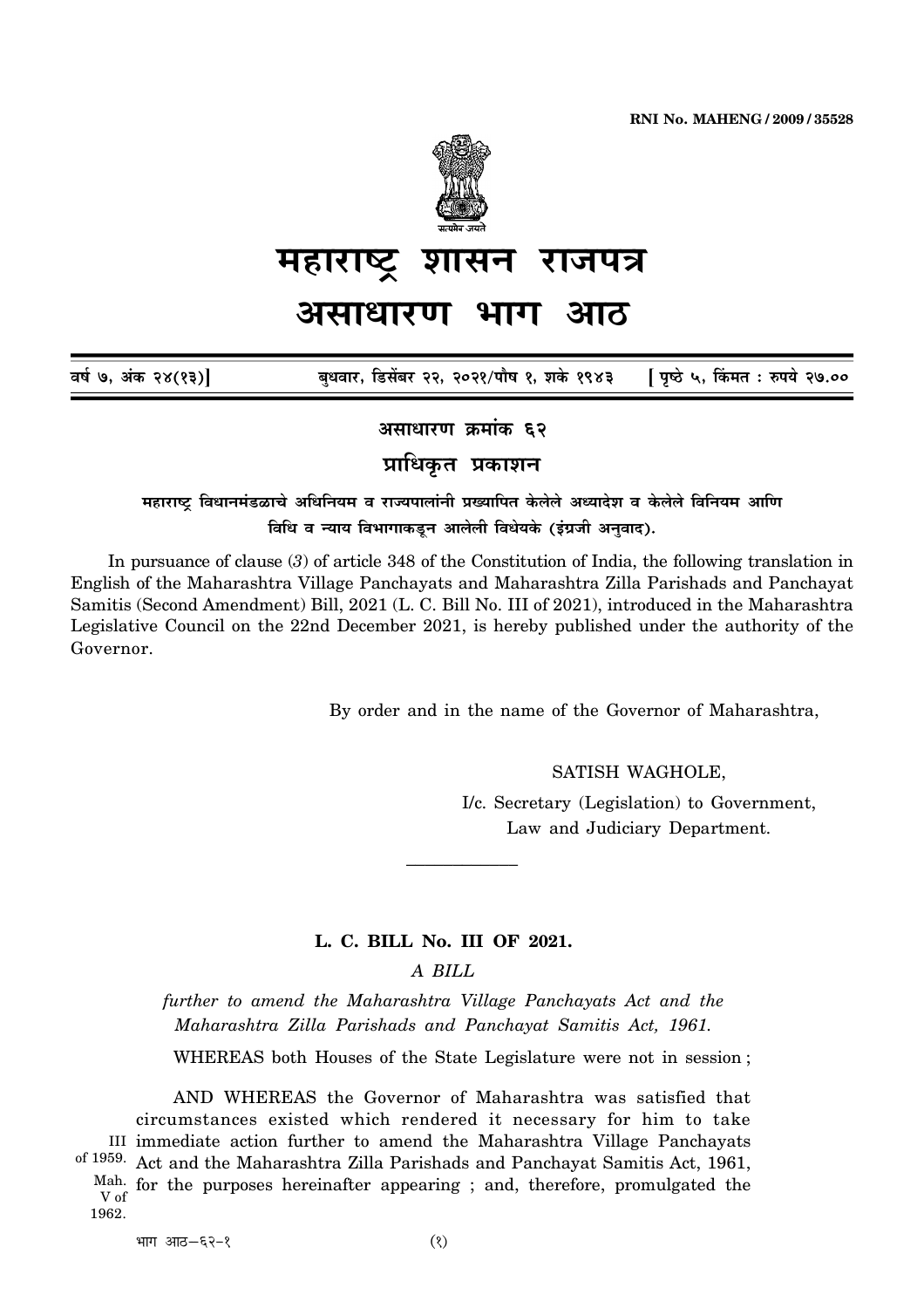Maharashtra Village Panchayats and the Maharashtra Zilla Parishads and Mah.  $Ord$ Panchayat Samitis (Second Amendment) Ordinance, 2021, on the 6th December XIV of  $2021;$ 2021.

AND WHEREAS it is expedient to replace the said Ordinance by an Act of the State Legislature; it is hereby enacted in the Seventy-second Year of the Republic of India as follows :—

# **CHAPTER I**

### PRELIMINARY.

1. (1) This Act may be called the Maharashtra Village Panchayats and Short title and commencement. Maharashtra Zilla Parishads and Panchayat Samitis (Second Amendment) Act, 2021.

(2) It shall be deemed to have come into force on the 6th December 2021.

### **CHAPTER II**

AMENDMENTS TO THE MAHARASHTRA VILLAGE PANCHAYATS ACT.

In section 10-1A of the Maharashtra Village Panchavats Act (herein- III of Amendment  $2.$ of section  $10$ - after in this Chapter referred to as "the Maharashtra Village Panchayats Act"), 1959. 1A of III of  $\frac{1}{1959}$  for the existing provisos, the following provisos shall be substituted, namely :-

> "Provided that, for the General or bye-elections for which the last date of filing of nomination falls on or before the 31st December 2022, in accordance with the election programme declared by the State Election Commission, a person who has applied to the Scrutiny Committee for verification of his Caste Certificate before the date of filing of the nomination papers but who has not received the Validity Certificate on the date of filing of the nomination papers shall submit, alongwith the nomination papers,—

 $(i)$  a true copy of the application preferred by him to the Scrutiny Committee for issuance of the Validity Certificate or any other proof of having made such application to the Scrutiny Committee; and

(*ii*) an undertaking that he shall submit, within a period of twelve months from the date on which he is declared elected, the Validity Certificate issued by the Scrutiny Committee :

Provided further that, if such person fails to produce the Validity Certificate within a period of twelve months from the date on which he is declared elected, his election shall be deemed to have been terminated retrospectively and he shall be disqualified for being a member.".

**3.** In section 30-1A of the Maharashtra Village Panchayats Act, for the existing Amendment of section provisos, the following provisos shall be substituted, namely :-

30-1A of III of 1959.

"Provided that, for the elections for the post of Sarpanch for which the last date of filing of nomination falls on or before the 31st December 2022, in accordance with the election programme declared by the State Election Commission, a person who has applied to the Scrutiny Committee for verification of his Caste Certificate before the date of filing of the nomination papers but who has not received the Validity Certificate on the date of filing of the nomination papers shall submit, alongwith the nomination papers,—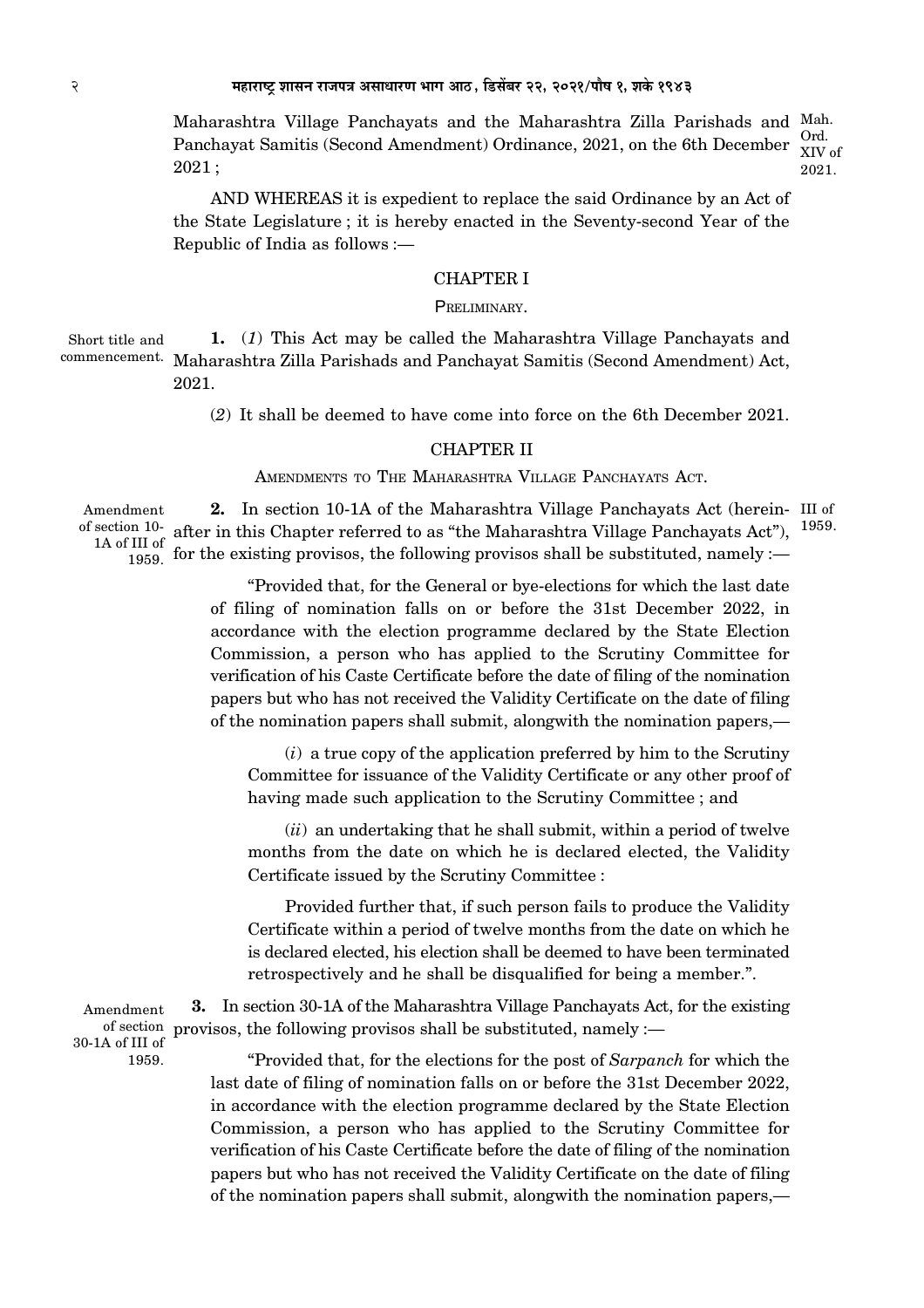$(i)$  a true copy of the application preferred by him to the Scrutiny Committee for issuance of the Validity Certificate or any other proof of having made such application to the Scrutiny Committee ; and

(*ii*) an undertaking that he shall submit, within a period of twelve months from the date on which he is declared elected, the Validity Certificate issued by the Scrutiny Committee:

Provided further that, if such person fails to produce the Validity Certificate within a period of twelve months from the date on which he is declared elected, his election shall be deemed to have been terminated retrospectively and he shall be disqualified for being a Sarpanch.".

#### **CHAPTER III**

# AMENDMENTS TO THE MAHARASHTRA ZILLA PARISHADS AND PANCHAYAT SAMITIS ACT. 1961.

Mah. V 4. In section 12A of the Maharashtra Zilla Parishads and Panchayat Amendment of 1962. Samitis Act, 1961 (hereinafter in this Chapter referred to as "the of section 12A Maharashtra Zilla Parishads and Panchayat Samitis Act"), for the existing <sup>of Mah. V</sup> of provisos, the following provisos shall be substituted, namely  $:$ 

> "Provided that, for the General or bye-elections for which the last date of filing of nomination falls on or before the 31st December 2022, in accordance with the election programme declared by the State Election Commission, a person who has applied to the Scrutiny Committee for verification of his Caste Certificate before the date of filing of the nomination papers but who has not received the Validity Certificate on the date of filing of the nomination papers shall submit, alongwith the nomination papers,—

 $(i)$  a true copy of the application preferred by him to the Scrutiny Committee for issuance of the Validity Certificate or any other proof of having made such application to the Scrutiny Committee; and

(ii) an undertaking that he shall submit, within a period of twelve months from the date on which he is declared elected, the Validity Certificate issued by the Scrutiny Committee:

Provided further that, if such person fails to produce the Validity Certificate within a period of twelve months from the date on which he is declared elected, his election shall be deemed to have been terminated retrospectively and he shall be disqualified for being a Councillor.".

5. In section 42 of the Maharashtra Zilla Parishads and Panchayat Amendment Samitis Act, in sub-section  $(6A)$ , for the existing provisos, the following of section 42 provisos shall be substituted, namely :-

"Provided that, for the elections for the post of President for which the last date of filing of nomination falls on or before the 31st December 2022, in accordance with the election programme declared, a person who has applied to the Scrutiny Committee for verification of his Caste Certificate before the date of filing of the nomination papers but who has not received the Validity Certificate on the date of filing of the nomination papers shall submit, alongwith the nomination papers,-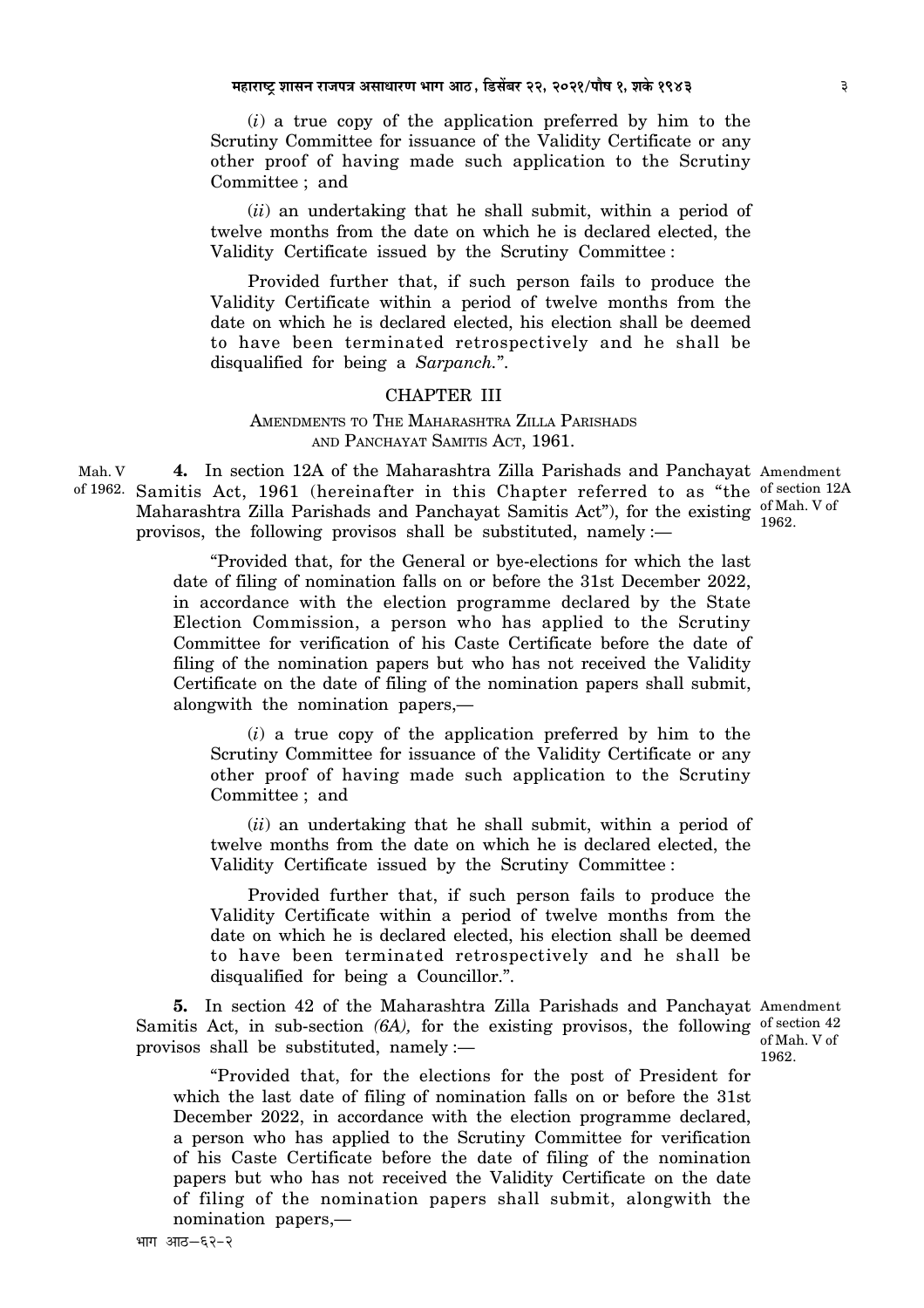### ४ महाराष्ट्र शासन राजपत्र असाधारण भाग आठ, डिसेंबर २२, २०२१/पौष १, शके १९४३

(*i*) a true copy of the application preferred by him to the Scrutiny Committee for issuance of the Validity Certificate or any other proof of having made such application to the Scrutiny Committee ; and

(*ii*) an undertaking that he shall submit within a period of twelve months from the date on which he is declared elected, the Validity Certificate issued by the Scrutiny Committee :

Provided further that, if such person fails to produce the Validity Certificate within a period of twelve months from the date on which he is declared elected, his election shall be deemed to have been terminated retrospectively and he shall be disqualified for being a President.".

**6.** In section 67 of the Maharashtra Zilla Parishads and Panchayat of section 67 Samitis Act, in sub-section  $(7A)$ , for the existing provisos, the following  $_{1962}^{\ldots}$  provisos shall be substituted, namely : of Mah. V of

> "Provided that, for the elections for the post of Chairman for which the last date of filing of nomination falls on or before the 31st December 2022, in accordance with the election programme declared, a person who has applied to the Scrutiny Committee for verification of his Caste Certificate before the date of filing of the nomination papers but who has not received the Validity Certificate on the date of filing of the nomination papers shall submit, alongwith the nomination papers,—

(*i*) a true copy of the application preferred by him to the Scrutiny Committee for issuance of the Validity Certificate or any other proof of having made such application to the Scrutiny Committee ; and

(*ii*) an undertaking that he shall submit within a period of twelve months from the date on which he is declared elected, the Validity Certificate issued by the Scrutiny Committee :

Provided further that, if such person fails to produce the Validity Certificate within a period of twelve months from the date on which he is declared elected, his election shall be deemed to have been terminated retrospectively and he shall be disqualified for being a Chairman.".

### CHAPTER IV

### **MISCELLANEOUS**

Repeal of of 2021 and saving.

**7.** (*1*) The Maharashtra Village Panchayats and Maharashtra Zilla Mah. Mah. Ord. XIV Parishads and Panchayat Samitis (Second Amendment) Ordinance, 2021, is hereby repealed. Ord. XIV of 2021.

> (*2*) Notwithstanding such repeal, anything done or any action taken (including any notification or order issued) under the corresponding provisions of the Maharashtra Village Panchayats Act and the Maharashtra III of Zilla Parishads and Panchayat Samitis Act, 1961, as amended by the said  $^{1959}$ .  $\alpha$  and the state of the state of the state of the state of the state of the state. What is ordinance, shall be deemed to have been done, taken or issued, as the case  $\alpha$  of 1969 may be, under the corresponding provisions of the relevant Acts, as amended by this Act. of 1962.

Amendment